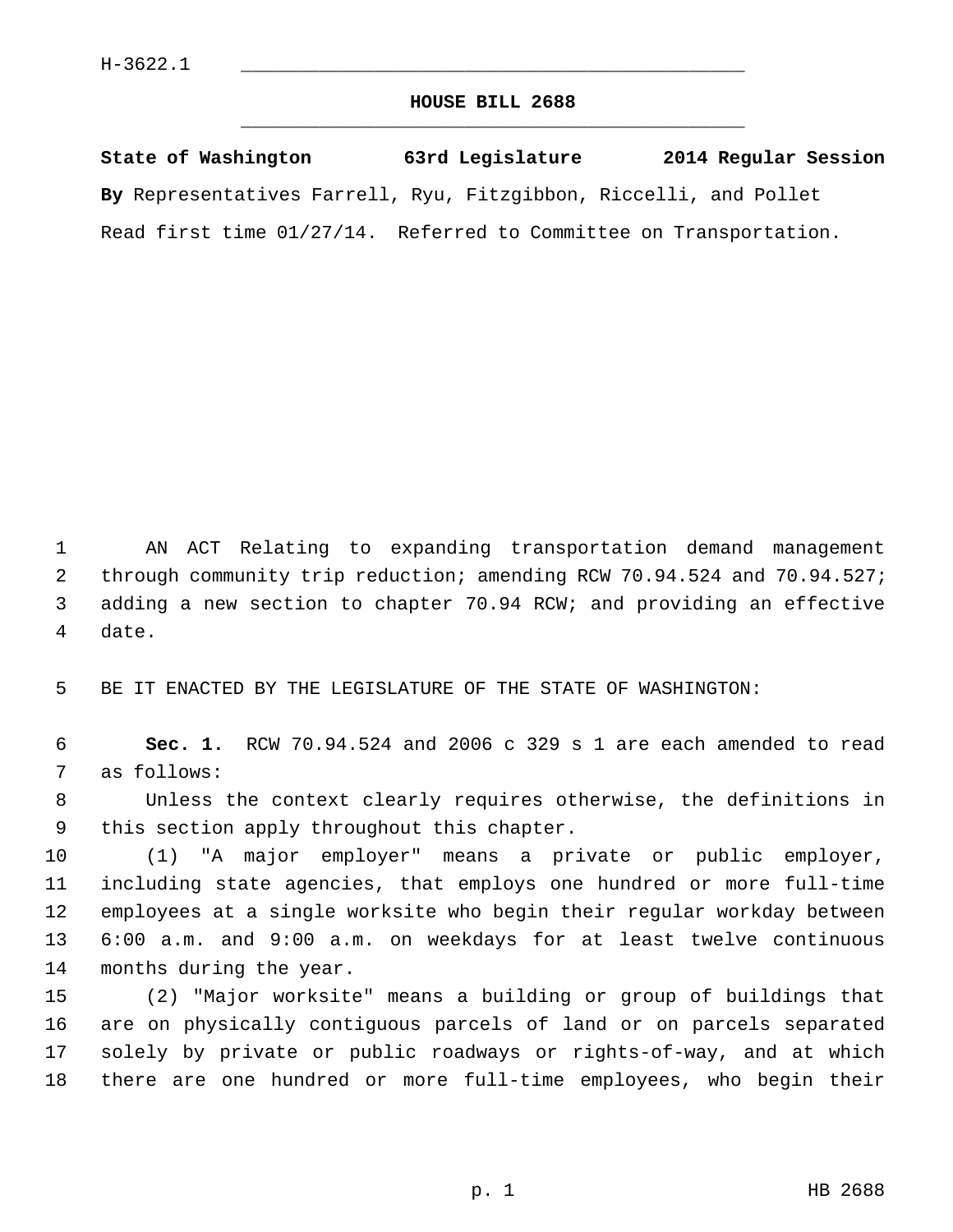1 regular workday between 6:00 a.m. and 9:00 a.m. on weekdays, for at 2 least twelve continuous months.

 3 (3) "Major employment installation" means a military base or 4 federal reservation, excluding tribal reservations, at which there are 5 one hundred or more full-time employees, who begin their regular 6 workday between 6:00 a.m. and 9:00 a.m. on weekdays, for at least 7 twelve continuous months during the year.

8 (4) (("Person hours of delay" means the daily person hours of delay 9 per mile in the peak period of 6:00 a.m. to 9:00 a.m., as calculated 10 using the best available methodology by the department of 11 transportation.

12  $(5)$ )) "Commute trip" means trips made from a worker's home to a 13 worksite during the peak period of 6:00 a.m. to 9:00 a.m. on weekdays.

 $14$  (( $\left(\frac{6}{10}\right)$ ) (5) "Proportion of single-occupant vehicle commute trips" 15 means the number of commute trips made by single-occupant automobiles 16 divided by the number of full-time employees.

17  $((+7)^{n})$  (6) "Commute trip vehicle miles traveled per employee" 18 means the sum of the individual vehicle commute trip lengths in miles 19 over a set period divided by the number of full-time employees during 20 that period.

21  $((+8))$  (7) "Base year" means the twelve-month period commencing 22 when a major employer is determined to be participating by the local 23 jurisdiction, on which commute trip reduction goals ((shall)) must be 24 based.

25  $((+9))$  (8) "Growth and transportation efficiency center" means a 26 defined, compact, mixed-use urban area that contains jobs or housing 27 and supports multiple modes of transportation. For the purpose of 28 funding, a growth and transportation efficiency center must meet 29 minimum criteria established by the commute trip reduction board under 30 RCW 70.94.537, and must be certified by a regional transportation 31 planning organization as established in RCW 47.80.020.

32  $((+10))$   $(9)(a)$  "Affected urban growth area" means:

33 (i) An urban growth area, designated pursuant to RCW 36.70A.110, 34 ((whose boundaries contain a state highway segment exceeding the one hundred person hours of delay threshold calculated by the department of transportation, and any contiguous urban growth areas)) which meets or exceeds the threshold for affected areas, as defined in department of transportation rules; and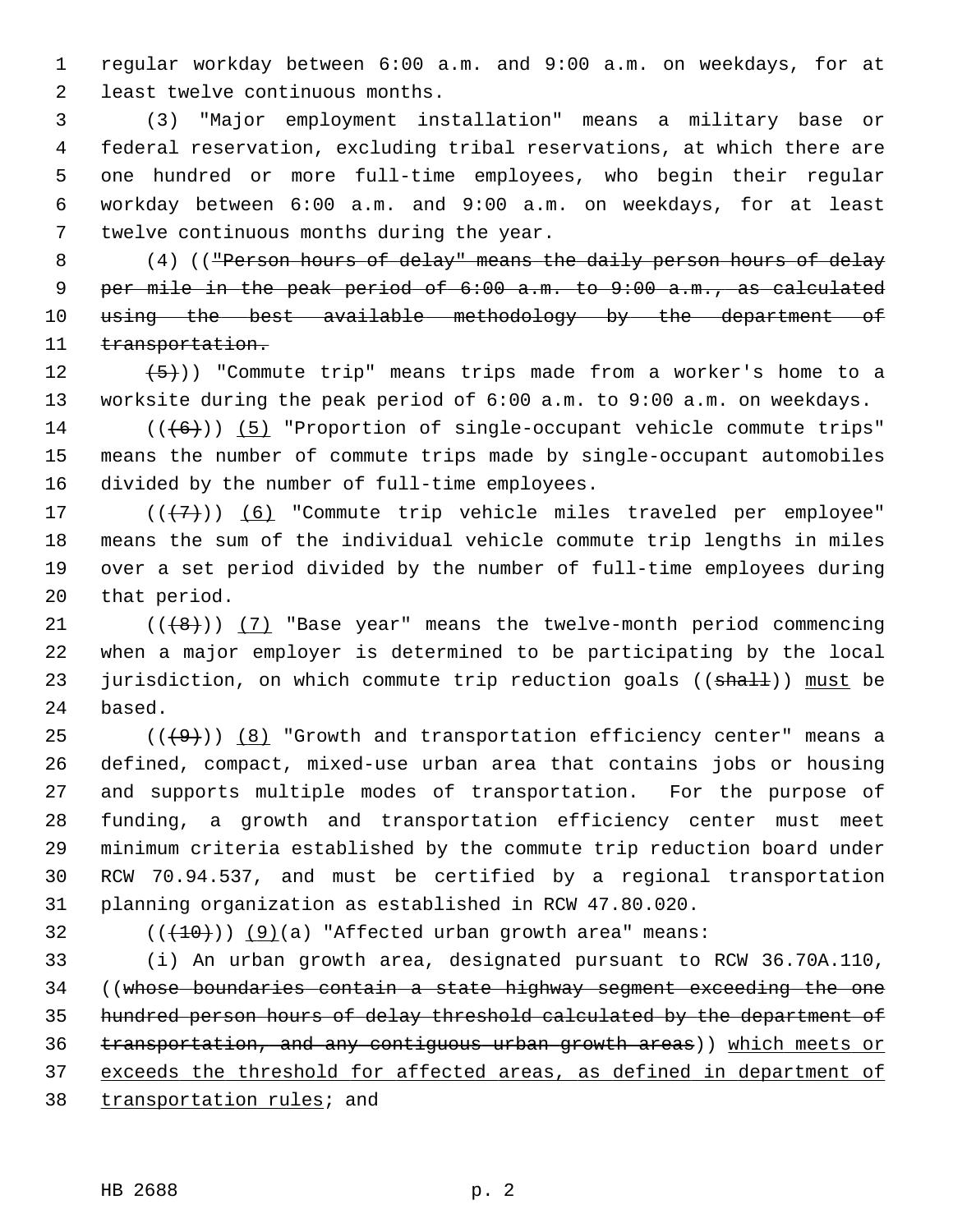1 (ii) An urban growth area, designated pursuant to RCW 36.70A.110, 2 which meets or exceeds the threshold for affected areas, as defined in 3 department of transportation rules, containing a jurisdiction with a 4 population over seventy thousand that adopted a commute trip reduction 5 ordinance before the year 2000, and any contiguous urban growth areas.

6 (b) Affected urban growth areas  $((\text{with } 1)$  must be listed by the 7 department of transportation in the rules for chapter 329, Laws of 2006 8 using the criteria identified in (a) of this subsection.

9  $((+11))$  (10) "Certification" means a determination by a regional 10 transportation planning organization that a locally designated growth 11 and transportation efficiency center program meets the minimum criteria 12 developed in a collaborative regional process and the rules established 13 by the department of transportation.

14 **Sec. 2.** RCW 70.94.527 and 2006 c 329 s 2 are each amended to read 15 as follows:

16 (1) ((Each county containing an urban growth area, designated 17 pursuant to RCW 36.70A.110, and each city within an urban growth area 18 with a state highway segment exceeding the one hundred person hours of 19 delay threshold calculated by the department of transportation, as well 20 as those counties and cities located in any contiguous urban growth 21 areas, shall adopt a commute trip reduction plan and ordinance for 22 major employers in the affected urban growth area by a date specified 23 by the commute trip reduction board. Jurisdictions located within an 24 urban growth area with a population greater than seventy thousand that 25 adopted a commute trip reduction ordinance before the year 2000, as 26 well as any jurisdiction within contiguous urban growth areas, shall 27 also adopt a commute trip reduction plan and ordinance for major 28 employers in the affected urban growth area by a date specified by the 29 commute trip reduction board.)) Cities and counties with urban growth 30 areas that meet or exceed the threshold for affected areas, as defined 31 in department of transportation rules, must adopt a commute trip 32 reduction plan and ordinance. Jurisdictions containing a major 33 employment installation in a county with an affected growth area, 34 designated pursuant to RCW 36.70A.110, ((shall)) must adopt a commute 35 trip reduction plan and ordinance for major employers in the major 36 employment installation by a date specified by the commute trip 37 reduction board. The ordinance ((shall)) must establish the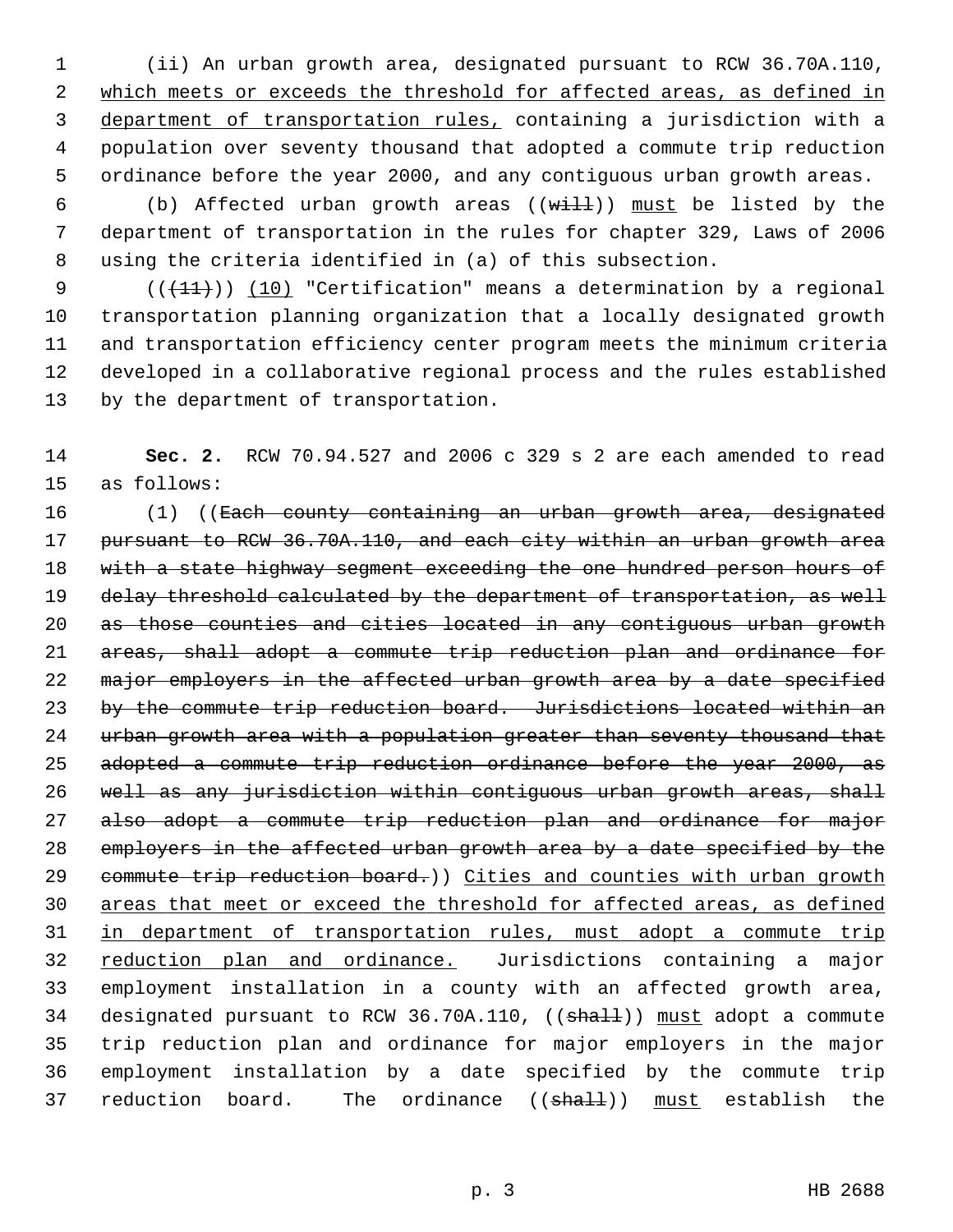1 requirements for major employers and provide an appeals process by 2 which major employers, who as a result of special characteristics of 3 their business or its locations would be unable to meet the 4 requirements of the ordinance, may obtain waiver or modification of 5 those requirements. The plan ((shall)) must be designed to achieve 6 reductions in the proportion of single-occupant vehicle commute trips 7 and be consistent with the rules established by the department of 8 transportation. The county, city, or town ((shall)) must submit its 9 adopted plan to the regional transportation planning organization. The 10 county, city, or town plan  $((shall))$  must be included in the regional 11 commute trip reduction plan for regional transportation planning 12 purposes, consistent with the rules established by the department of 13 transportation in RCW 70.94.537.

14 (2) All other counties, cities, and towns may adopt and implement 15 a commute trip reduction plan consistent with department of 16 transportation rules established under RCW 70.94.537. Tribal 17 governments are encouraged to adopt a commute trip reduction plan for 18 their lands. State investment in voluntary commute trip reduction 19 plans ((shall be)) is limited to those areas that meet criteria 20 developed by the commute trip reduction board.

21 (3) The department of ecology may, after consultation with the 22 department of transportation, as part of the state implementation plan 23 for areas that do not attain the national ambient air quality standards 24 for carbon monoxide or ozone, require municipalities other than those 25 identified in subsection (1) of this section to adopt and implement 26 commute trip reduction plans if the department determines that such 27 plans are necessary for attainment of said standards.

28 (4) A commute trip reduction plan ( $(\text{shalt})$ ) must be consistent with 29 the rules established under RCW 70.94.537 and ((shall)) must include 30 but is not limited to: (a) Goals for reductions in the proportion of 31 single-occupant vehicle commute trips consistent with the state goals 32 established by the commute trip reduction board under RCW 70.94.537 and 33 the regional commute trip reduction plan goals established in the 34 regional commute trip reduction plan; (b) a description of the 35 requirements for major public and private sector employers to implement 36 commute trip reduction programs; (c) a commute trip reduction program 37 for employees of the county, city, or town; and (d) means, consistent 38 with rules established by the department of transportation, for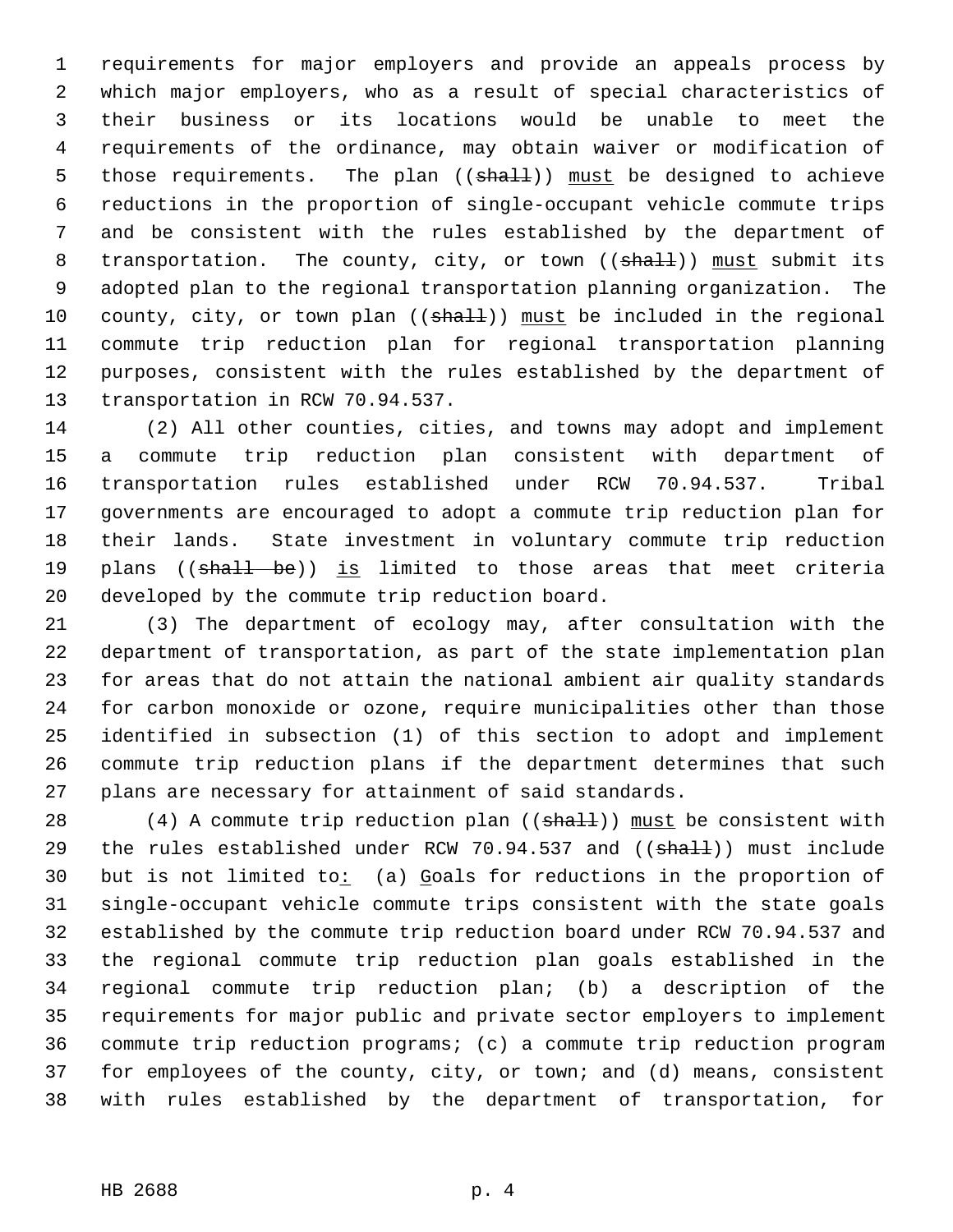1 determining base year values and progress toward meeting commute trip 2 reduction plan goals. The plan ((shall)) must be developed in 3 consultation with local transit agencies, the applicable regional 4 transportation planning organization, major employers, and other 5 interested parties.

 6 (5) The commute trip reduction plans adopted by counties, cities, 7 and towns under this chapter ((shall)) must be consistent with and may 8 be incorporated in applicable state or regional transportation plans 9 and local comprehensive plans and ((shall)) must be coordinated, and 10 consistent with, the commute trip reduction plans of counties, cities, 11 or towns with which the county, city, or town has, in part, common 12 borders or related regional issues. Such regional issues ((shall)) 13 must include assuring consistency in the treatment of employers who 14 have worksites subject to the requirements of this chapter in more than 15 one jurisdiction. Counties, cities, and towns adopting commute trip 16 reduction plans may enter into agreements through the interlocal 17 cooperation act or by resolution or ordinance as appropriate with other 18 jurisdictions, local transit agencies, transportation management 19 associations or other private or nonprofit providers of transportation 20 services, or regional transportation planning organizations to 21 coordinate the development and implementation of such plans. Transit 22 agencies ((shall)) must work with counties, cities, and towns as a part 23 of their six-year transit development plan established in RCW 24 35.58.2795 to take into account the location of major employer 25 worksites when planning and prioritizing transit service changes or the 26 expansion of public transportation services, including rideshare 27 services. Counties, cities, or towns adopting a commute trip reduction 28 plan ((shall)) must review it annually and revise it as necessary to be 29 consistent with applicable plans developed under RCW 36.70A.070. 30 Regional transportation planning organizations ((shall)) must review 31 the local commute trip reduction plans during the development and 32 update of the regional commute trip reduction plan.

33 (6)(a) Each affected regional transportation planning organization 34 ((shall)) must adopt a commute trip reduction plan for its region 35 consistent with the rules and deadline established by the department of 36 transportation under RCW 70.94.537. The plan ((shall)) must include, 37 but is not limited to:  $((+a))$  (i) Regional program goals for commute 38 trip reduction in urban growth areas and all designated growth and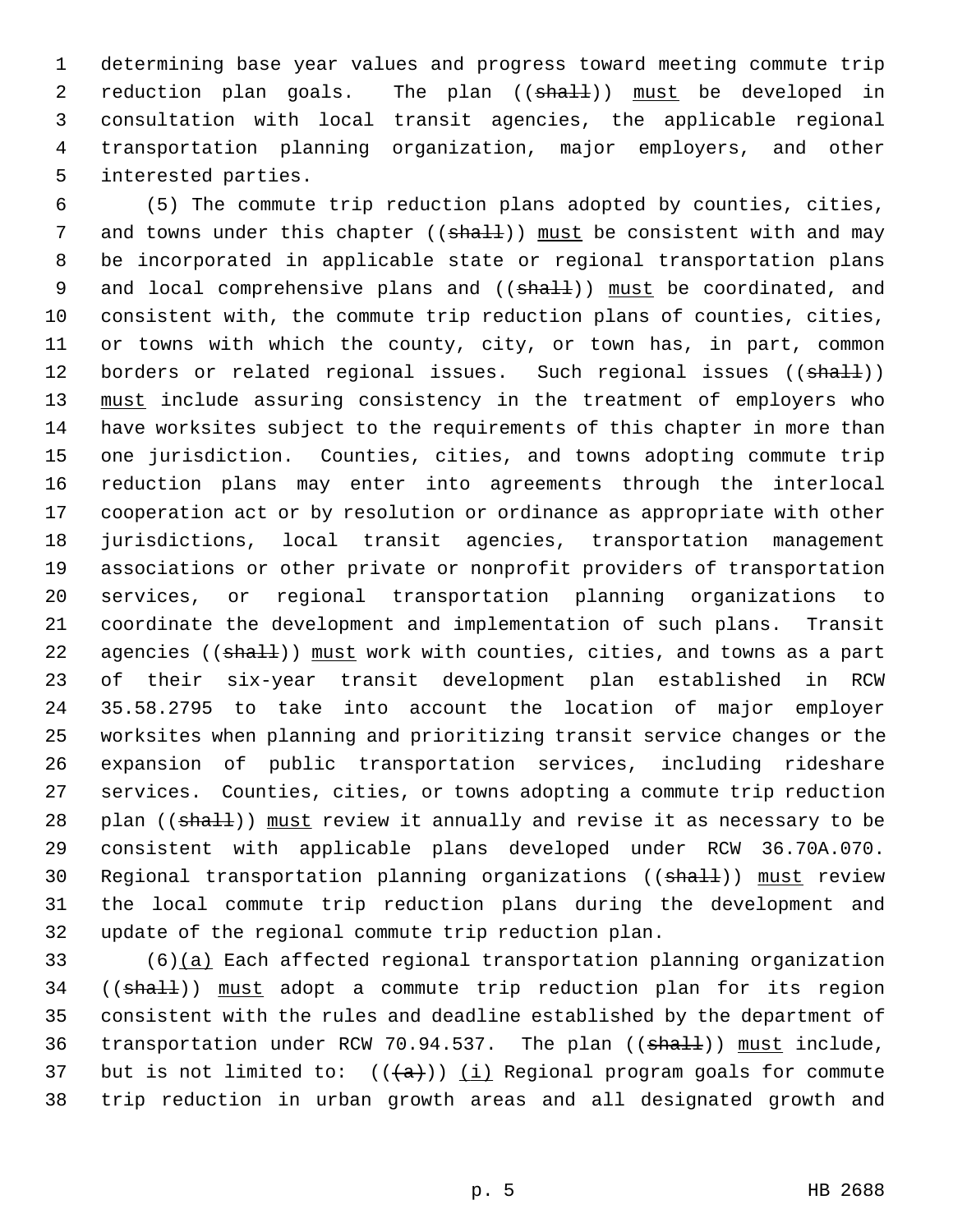1 transportation efficiency centers; (((b))) (ii) a description of 2 strategies for achieving the goals;  $((+e+))$  (iii) a sustainable 3 financial plan describing projected revenues and expenditures to meet 4 the goals;  $((\frac{d}{d}))(i\nu)$  a description of the way in which progress 5 toward meeting the goals will be measured; and  $((e+))$  (y) minimum 6 criteria for growth and transportation efficiency centers.

 $7$  ( $(\frac{1}{1})$ ) (b) Regional transportation planning organizations 8 ((shall)) must review proposals from local jurisdictions to designate 9 growth and transportation efficiency centers and ((shall)) must 10 determine whether the proposed growth and transportation efficiency 11 center is consistent with the criteria defined in the regional commute 12 trip reduction plan.

13  $((\overrightarrow{\pm i}))$  (c) Growth and transportation efficiency centers certified 14 as consistent with the minimum requirements by the regional 15 transportation planning organization ((shall)) must be identified in 16 subsequent updates of the regional commute trip reduction plan. These 17 plans ((shall)) must be developed in collaboration with all affected 18 local jurisdictions, transit agencies, and other interested parties 19 within the region. The plan  $((with 1)$  must be reviewed and approved by 20 (( $\{\text{the}\})$ ) the commute trip reduction board as established under RCW 21 70.94.537. Regions without an approved regional commute trip reduction 22 plan ((shall not be)) are not eligible for state commute trip reduction 23 program funds.

24 (d) The regional commute trip reduction plan  $((\text{shalt}))$  must be 25 consistent with and incorporated into transportation demand management 26 components in the regional transportation plan as required by RCW 27 47.80.030.

28 (7) Each regional transportation planning organization implementing 29 a regional commute trip reduction program ((shall)) must, consistent 30 with the rules and deadline established by the department of 31 transportation, submit its plan as well as any related local commute 32 trip reduction plans and certified growth and transportation efficiency 33 center programs, to the commute trip reduction board established under 34 RCW 70.94.537. The commute trip reduction board ((shall)) must review 35 the regional commute trip reduction plan and the local commute trip 36 reduction plans. The regional transportation planning organization 37 ((shall)) must collaborate with the commute trip reduction board to 38 evaluate the consistency of local commute trip reduction plans with the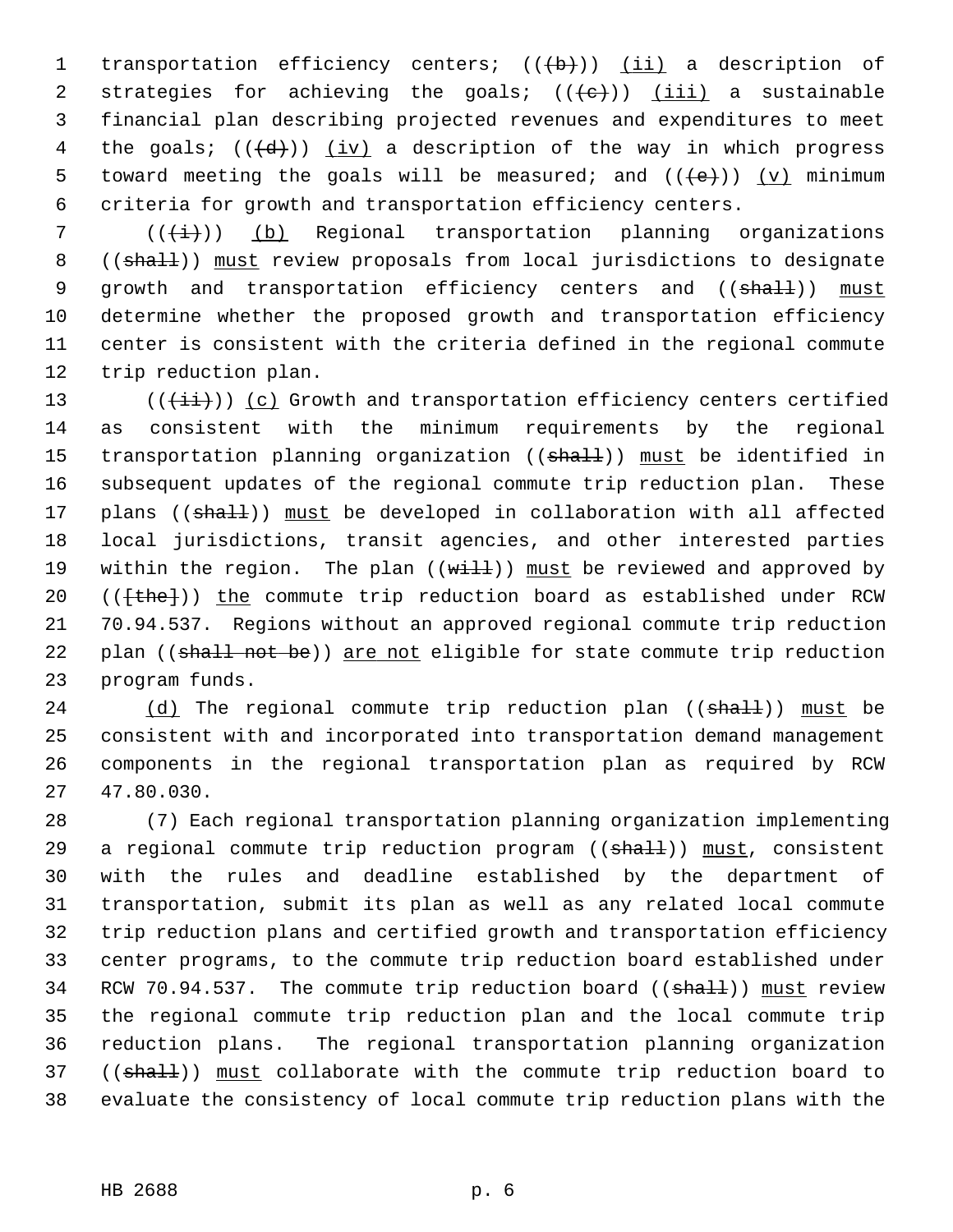1 regional commute trip reduction plan. Local and regional plans must be 2 approved by the commute trip reduction board in order to be eligible 3 for state funding provided for the purposes of this chapter.

 4 (8) Each regional transportation planning organization implementing 5 a regional commute trip reduction program ((shall)) must submit an 6 annual progress report to the commute trip reduction board established 7 under RCW 70.94.537. The report ((shall be)) is due at the end of each 8 state fiscal year for which the program has been implemented. The 9 report ((shall)) must describe progress in attaining the applicable 10 commute trip reduction goals and ((shall)) must highlight any problems 11 being encountered in achieving the goals. The information ((shall)) 12 must be reported in a form established by the commute trip reduction 13 board.

14 (9) Any waivers or modifications of the requirements of a commute 15 trip reduction plan granted by a jurisdiction ((shall)) must be 16 submitted for review to the commute trip reduction board established 17 under RCW 70.94.537. The commute trip reduction board may not deny the 18 granting of a waiver or modification of the requirements of a commute 19 trip reduction plan by a jurisdiction but they may notify the 20 jurisdiction of any comments or objections.

21 (10) Plans implemented under this section ((shall)) do not apply to 22 commute trips for seasonal agricultural employees.

23 (11) Plans implemented under this section ((shall)) do not apply to 24 construction worksites when the expected duration of the construction 25 project is less than two years.

26 (( $\{12\}$  If an affected urban growth area has not previously 27 implemented a commute trip reduction program and the state has funded 28 solutions to state highway deficiencies to address the area's exceeding 29 the person hours of delay threshold, the affected urban growth area 30 shall be exempt from the duties of this section for a period not 31 exceeding two years.))

32 NEW SECTION. **Sec. 3.** A new section is added to chapter 70.94 RCW 33 to read as follows:

34 (1) A city or county may establish a transportation demand 35 management program to substantially reduce vehicle miles traveled and 36 drive alone trips, and to improve the mobility of people and goods